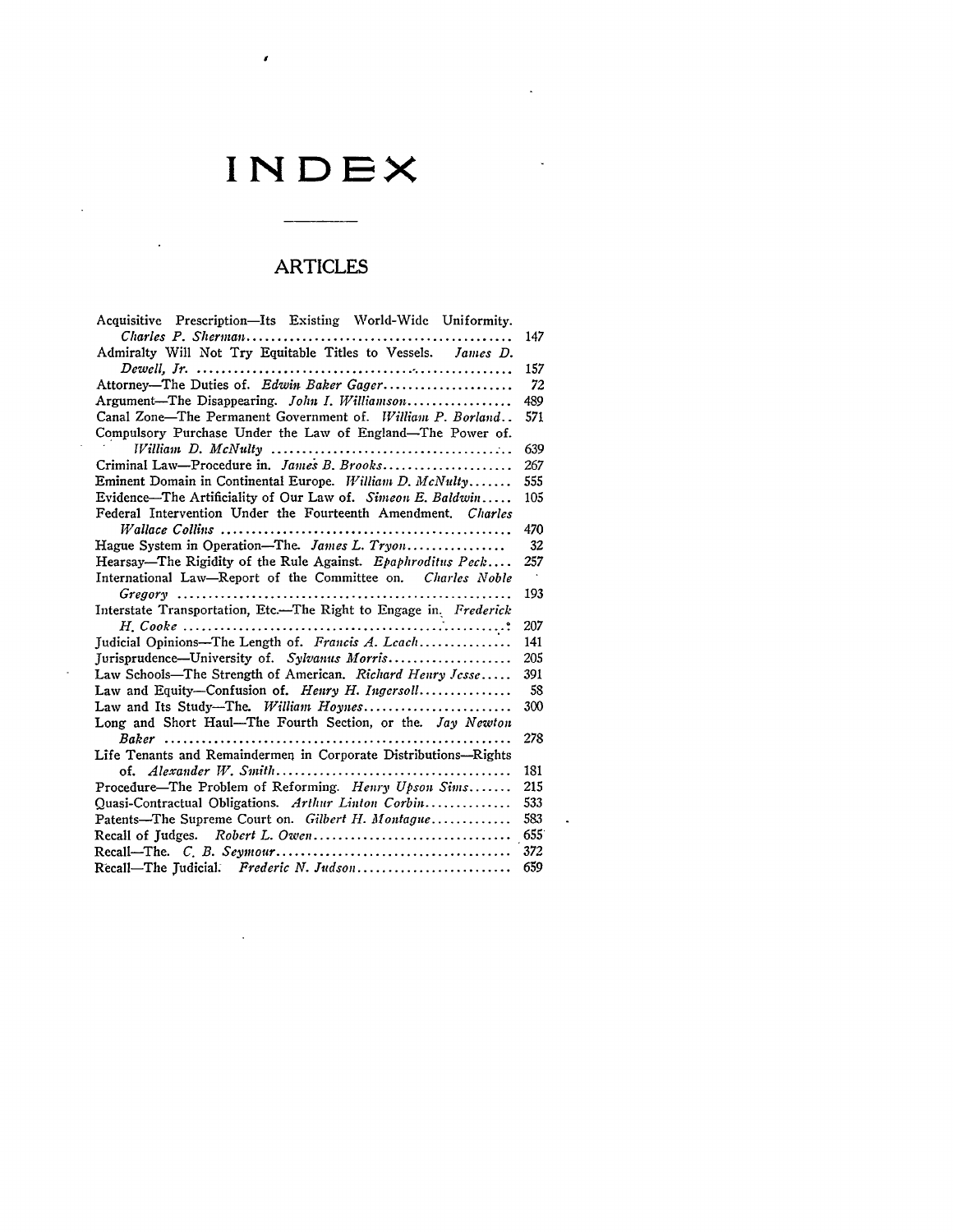$\overline{a}$ 

| Regulating Freight and Passenger Rates-Recent Federal Court       |                |
|-------------------------------------------------------------------|----------------|
| Decisions Affecting State Laws. Grant G. Martin 117               |                |
| Regulation of Rates—The Limitation of State Control Over the. Jay |                |
|                                                                   | 126            |
|                                                                   |                |
| Sherman Anti-Trust Act and the Patent Law-The. Gilbert H. Mon-    |                |
|                                                                   | 433            |
| Sherman Anti-Trust Law—The Spirit Behind the. Charles A. Boston   | 341            |
|                                                                   |                |
| States and Constitutions-New. George W. Wickersham                | $\blacksquare$ |
| Summary Action—Necessity for—in Legal Proceedings. R. B. Mid-     |                |
|                                                                   | -55            |
| Voluntary Associations in Massachusetts. $S. R. Wrighting to n$   | 311            |

#### **COMMENTS**

| ADMISSIBILITY OF EVIDENCE OF CRIMES OTHER THAN THE ONE CHARGED  | 239  |
|-----------------------------------------------------------------|------|
| CARRIERS' RIGHT TO STIPULATE IN GRATUITOUS PASSES AGAINST NEG-  |      |
|                                                                 | 162  |
| COMPENSATION FOR SERVICES—Right of a Member of the Family to    | 159  |
| CONSTITUTIONALITY OF "WHITE SLAVE TRAFFIC ACT"                  | 94   |
| CRIMINAL PROCEDURE-Technicality of                              | 505  |
| CROSSBILLS AND ORIGINAL BILLS MUST BE GERMANE AS APPLIED TO     |      |
|                                                                 | 90   |
| DAMAGES FOR BREACH OF CONTRACT FOR WORK AND LABOR-Measure of    | 513  |
|                                                                 | 613  |
| EXTRA-JUDICIAL FUNCTION OF COURT—Advisory Opinions              | 83   |
|                                                                 | 87   |
| LIABILITY OF A CHARITABLE INSTITUTION FOR THE NEGLIGENCE OF ITS |      |
|                                                                 | 601  |
| MALICE AFORETHOUGHT—Definition of                               | 81   |
| MARRIED WOMEN'S ACT-Liability of Husband for Wife's Tort        | 669  |
| MUNICIPAL CORPORATIONS—Liability of                             | 501  |
| NUISANCE—When Equity Will Enjoin a Sport as a Private Nuisance  | 414  |
| PAROLE AGREEMENT-Effect of a Parole Agreement Locating a Boun-  |      |
|                                                                 | 509  |
| Private Corporations—Ex-Officio Powers of the President         | 605  |
| REFRESHING MEMORY BY REFERENCE TO COPY OF REPORT PRINTED IN A   |      |
|                                                                 | 675  |
| $\texttt{ResTRICTIONS}$ in a Deed—When Violated                 | 611. |
| REVOCATION OF SECOND WILL WHICH CONTAINS A REVOKING CLAUSE—     |      |
|                                                                 |      |
| SUNDAY TELEGRAM—When Sending It is a Work of Necessity          | 608  |

 $\mathcal{L}$ 

 $\ddot{\phantom{a}}$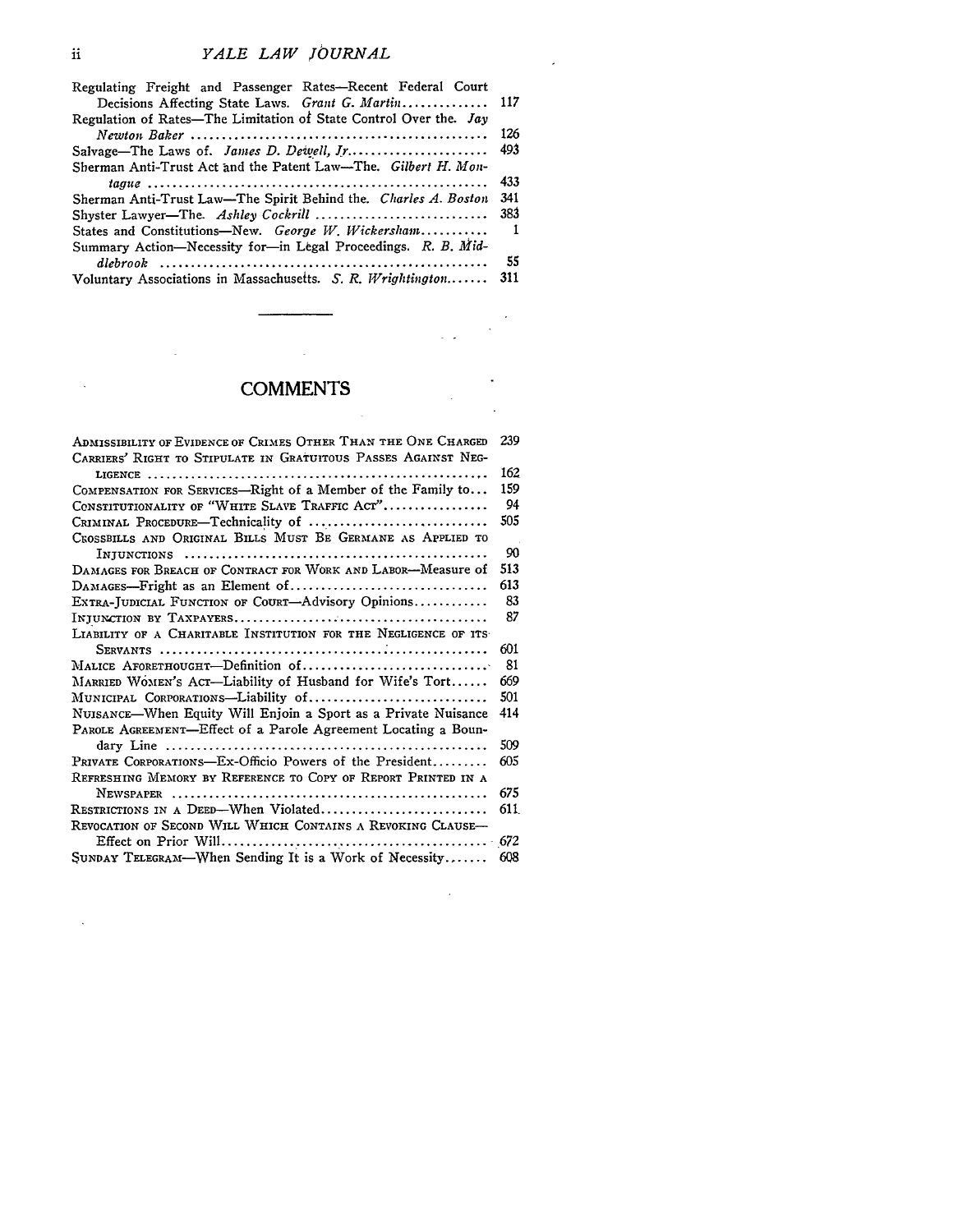| SUPPORT OF CHILDREN-Father's Duty After Divorce When Children. |            |
|----------------------------------------------------------------|------------|
|                                                                |            |
| WITNESS FEE PER DIEM DURING DETENTION IN JAIL 327              |            |
| WORK OF NECESSITY OR CHARITY-When Executing a Promisory Note   |            |
|                                                                |            |
| WORK OF NECESSITY-When Sending a Telegram on Sunday is 608     |            |
|                                                                | a cardo de |

 $\ddot{\phantom{a}}$ 

## **RECENT CASES**

 $\mathcal{L}_{\mathbf{a}}$ 

| ACCORD AND SATISFACTION-acceptance of conditional payments      | 330     |
|-----------------------------------------------------------------|---------|
| Acrion-rights arising after commencement                        | 618     |
| ATTORNEY AND CLIENT-compensation of attorney-protection against |         |
|                                                                 | 418     |
|                                                                 | 243     |
|                                                                 | 680     |
| Negligence of Attorney-damages                                  | 680     |
| ADVERSE POSSESSION-actual possession                            | 618     |
|                                                                 | 619     |
| Assignments-partial assignments-validity                        | 517     |
| BANKS AND BANKING-checks credited-liability for                 | 619     |
|                                                                 | 620     |
| BILLS AND NOTES-negotiability-provisions for attorney's fees    | 166     |
|                                                                 | 681     |
| CARRIERS-action for loss of goods-limitations applicable        | 330     |
|                                                                 | 621     |
| Ejection of passenger-invalid ticket-form of action             | 166     |
| Receipt of goods-when liability attaches                        | 621     |
| Carriage of passengers-personal injuries-liability              | 681     |
| Passengers-safe place to alight-carrier's obligations           | 682     |
| CHARITIES-administration-torts of                               | 418     |
| Injury to patients in charitable institution-liability for      | 622     |
| CONSTITUTIONAL LAW-due process of law-regulation of trading     |         |
|                                                                 | 167     |
| Equal protection-discrimination in license tax                  | 622     |
| Equal protection of laws-discrimination between races           | $-683$  |
|                                                                 | 683     |
| CORPORATIONS-acts of officers--private transactions             | 517     |
|                                                                 | 518     |
| Powers-accommodation indorsement                                | 623     |
| Receivers-grounds of appointment                                | 519     |
| Foreign corporations-liability to suit                          | 684     |
| Ultra vires-contracts-estoppel                                  | 685     |
| CRIMINAL LAW—evidence—witness without jurisdiction              | $419 -$ |
|                                                                 |         |
|                                                                 |         |

 $\bar{z}$ 

 $\frac{1}{2}$  .

 $\sim 10^7$ 

 $\ddot{\phantom{a}}$ 

 $\mathcal{A}^{\mathcal{A}}$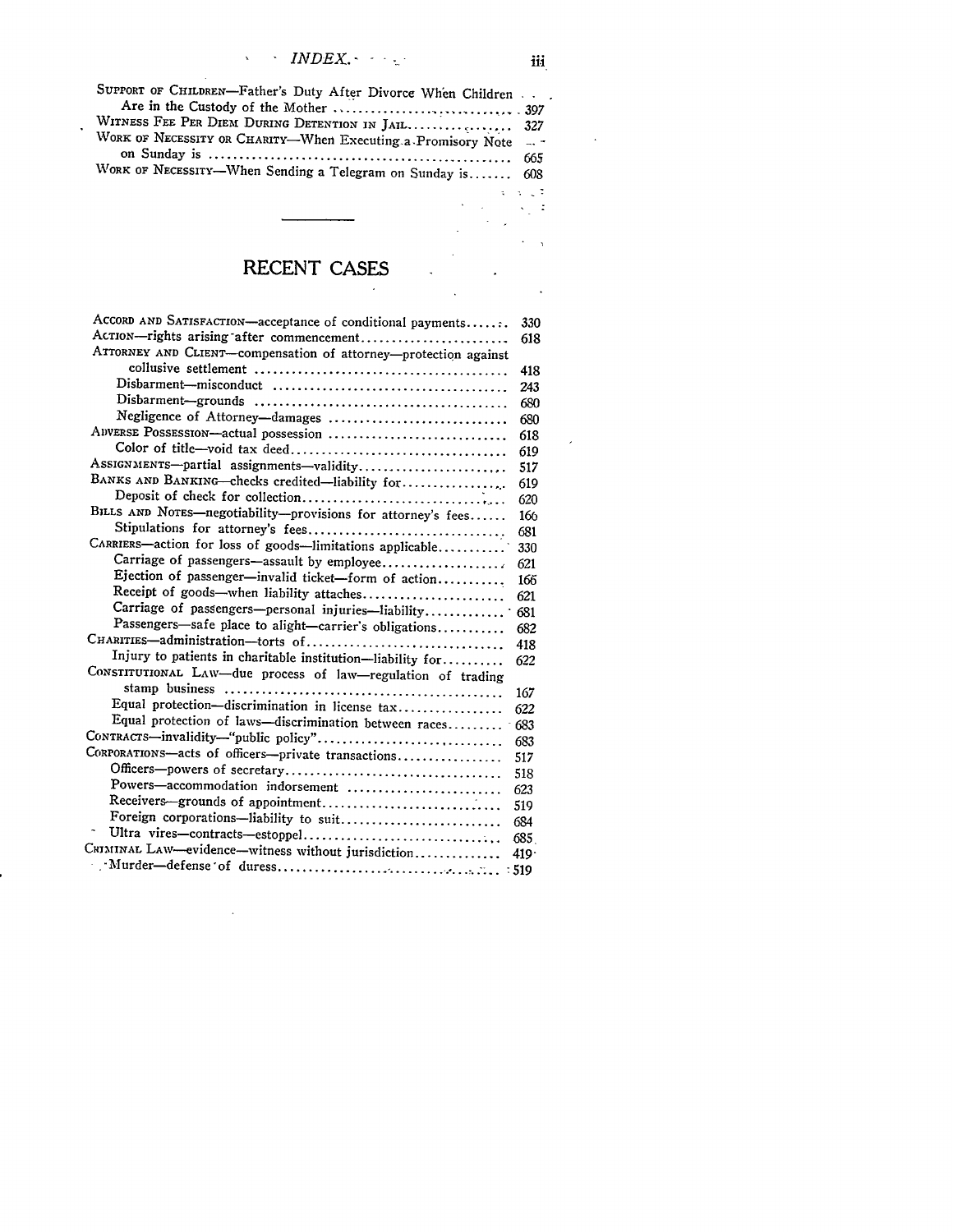### *YALE LAW JOURNAL*

| DAMAGES--mental suffering--willful injury                      | 243        |
|----------------------------------------------------------------|------------|
| Breach of contract-mental anguish                              | 685        |
| DISCRETION OF COURT-new trial-misconduct of counsel            | 244        |
|                                                                | 331        |
| Desertion-revival after condonation                            | 331        |
| Dismissal of bill-guilt of both parties                        | 686        |
| EASEMENTS-private ways-appurtenant to land                     | 686        |
| ELECTRICITY-injuries-proximate cause                           | 623        |
|                                                                | 624        |
| EVIDENCE-documentary-time books                                | 419        |
|                                                                | 625        |
|                                                                | 420        |
| EXECUTORS AND ADMINISTRATORS-legatees-recovery of forfeited    |            |
|                                                                | 520        |
| EXEMPTIONS-statutory provisions-domestic animals               | 625<br>520 |
| EXPLOSIVES-injuries to property-from blasting-liability        | 167        |
| FISH-constitutional and statutory provisions                   | 521        |
| FRAUDS, STATUTE OF-position of signature-validity              | 420        |
| Sale of standing timber-"contract for the sale of real estate" | 687        |
| GRAND JURY-refusal of witness to answer-promise of immunity    | 97         |
| GUARDIAN AND WARD-stay-action v. guardian-agent                | 687        |
|                                                                |            |
| HUSBAND AND WIFE-actions for separate maintenance-allowance of |            |
|                                                                | 332<br>522 |
| Alienation of affection-liability of parents                   |            |
| Liability of husband-debts contracted by wife                  | 522<br>688 |
| Separate maintenance-jurisidiction of equity                   | 244        |
| INFANTS-disaffirmance of deeds-limitation                      | 689        |
| Validity of contracts-estoppel to deny                         | 245        |
| INJUNCTION-damages-attorney's fees                             | .689       |
| Dismissal-costs-attorney's fees                                | 626        |
| INSURANCE-credit for premiums-presumption                      | 421        |
| Employer's accident insurance-persons entitled to sue          | 245        |
| Fraternal insurance-parties entitled to funds                  | 168        |
| Insurable interest-assignment                                  | 421        |
| Insurable interest-assignment of policy interest               | 169        |
| Mutual benefit society-method of change of beneficiary         | 690        |
| Fire insurance-negligence of insured-effect                    | 98         |
| INTOXICATING LIQUORS-burden of proof-justification             | 523        |
| JUDICIAL SALES-vacating-inadequate consideration               |            |
| JURISDICTION-assumption by court of equity-extent              | 100<br>97  |
| JUSTICES OF THE PEACE-judgments-revival                        |            |
| LANDLORD AND TENANT-breach of contract-liability for loss of   |            |
|                                                                | 626        |
| Injuries-contributory negligence                               | 627        |
| LEGAL TENDER-ejectment of passenger-liability for              | 627        |
| LIBEL AD SLANDER-libelous words per se-"libel"                 | 523        |
| Privileged communications-discharge of duty to public          | 524        |

 $\hat{\mathbf{r}}$ 

Ĺ

 $\ddot{\phantom{a}}$ 

 $\bar{r}$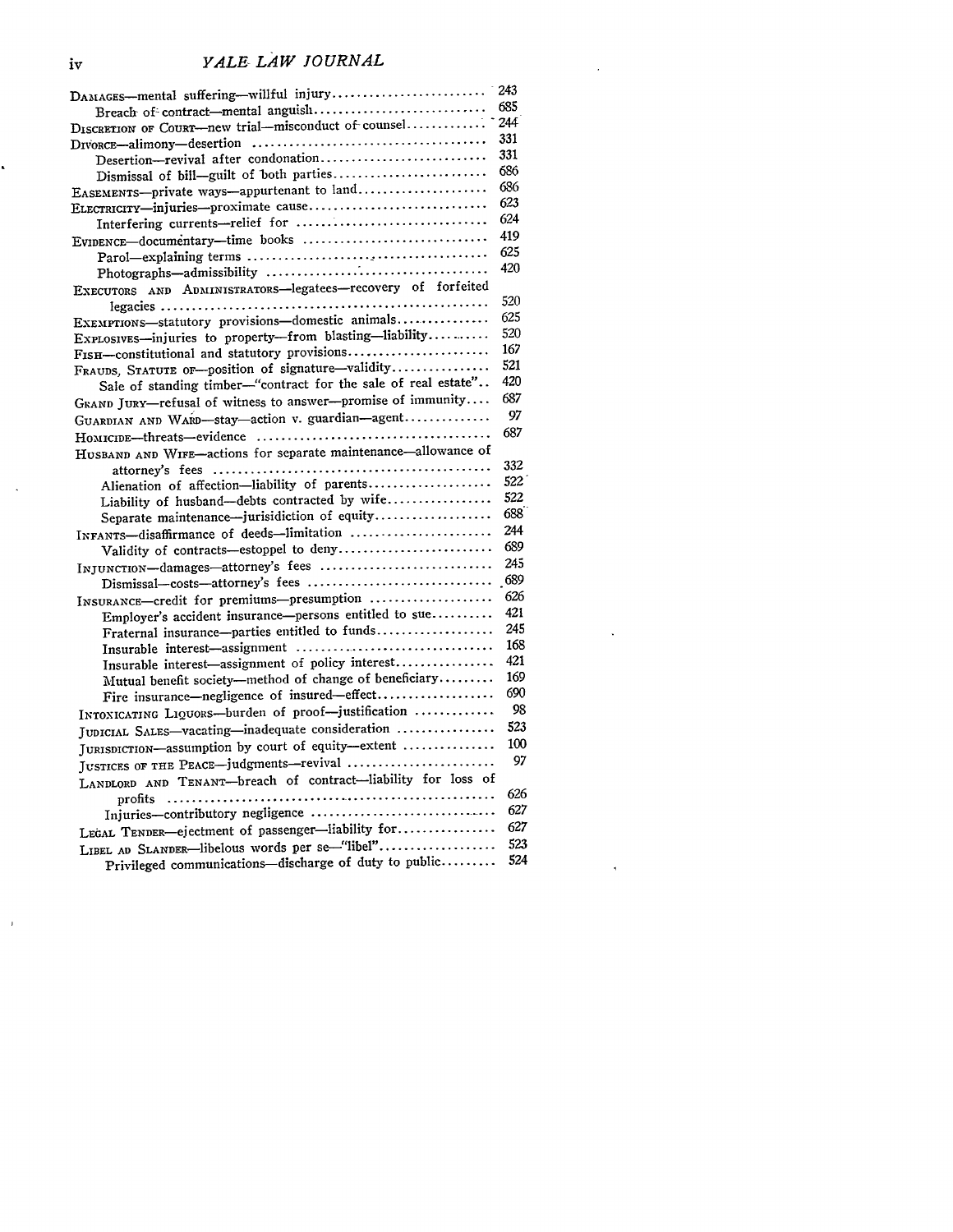#### *INDEX.*

 $\sim$   $\sim$ 

 $\mathcal{L}^{\text{max}}_{\text{max}}$ 

 $\blacksquare$ 

| LIFE ESTATES--corporate stock-new stock                         | 246 |
|-----------------------------------------------------------------|-----|
|                                                                 | 690 |
| LIMITATION OF ACTIONS-estoppel-agreement to waive               | 333 |
|                                                                 | 628 |
| MANDAMUS-compelling construction of railroad-petitioner         | 333 |
| MASTER AND SERVANT-injuries to servant-contributory negligence- |     |
|                                                                 | 334 |
| Injury to servant—defective appliances                          | 100 |
| Negligence-master's knowledge of danger                         | 629 |
| Injury to servant-vice-principal                                | 422 |
| Wrongful discharge of servant-damages                           | 691 |
|                                                                 | 692 |
| NEGLIGENCE--Injury to theatre patron-res ipsur loquitur         | 525 |
| Liability of manufacturer-imminently dangerous machine          | 423 |
| PARENT AND CHILD-emancipation-marriages                         | 247 |
| PATENTS-suit for infringement-injunction                        | 629 |
|                                                                 | 247 |
|                                                                 | 423 |
| QUIETING TITLE-nature of remedy-grounds for relief              | 248 |
| RELEASE-personal injury claims-construction                     | 424 |
| RAILROADS-trespassers on track-duties of railroad               | 248 |
| SALES-conditional sales-destruction of property-possession of   |     |
|                                                                 | 335 |
| Implied warranty of soundness-food                              | 692 |
| SPECIFIC PERFORMANCE-mutuality of remedy-option contract        | 169 |
| STATES-grant of lands-revocation                                | 693 |
| STATUTES-unconstitutional statute-effect                        | 170 |
| STREET RAILROADS-collision-burden of proof                      | 99  |
| SUNDAY-notes made on-validity of                                | 630 |
|                                                                 | 170 |
| TAXATION-property subject-public property                       | 249 |
|                                                                 | 525 |
| Collection of taxes-counterclaim                                | 694 |
| TELEGRAPHS-delay-persons entitled to damages                    | 425 |
| TORTS-civil rights-rights of privacy                            | 526 |
| Interference with business-motive effecting liability           | 250 |
| TRADE-MARKS AND TRADE-NAMES-infringement-deception in use as    |     |
|                                                                 | 425 |
|                                                                 |     |
| TRESPASS-damages-cutting and removal of timber                  | 335 |
| VENDOR AND PURCHASER-deficiency in acreage-remedy               | 97  |
| WILLS-will of married woman-consent of husband                  | 526 |
|                                                                 | 526 |
| WITNESSES-privileged communication-attorney and client          | 336 |
| Examination-refreshing memory                                   | 694 |
|                                                                 |     |